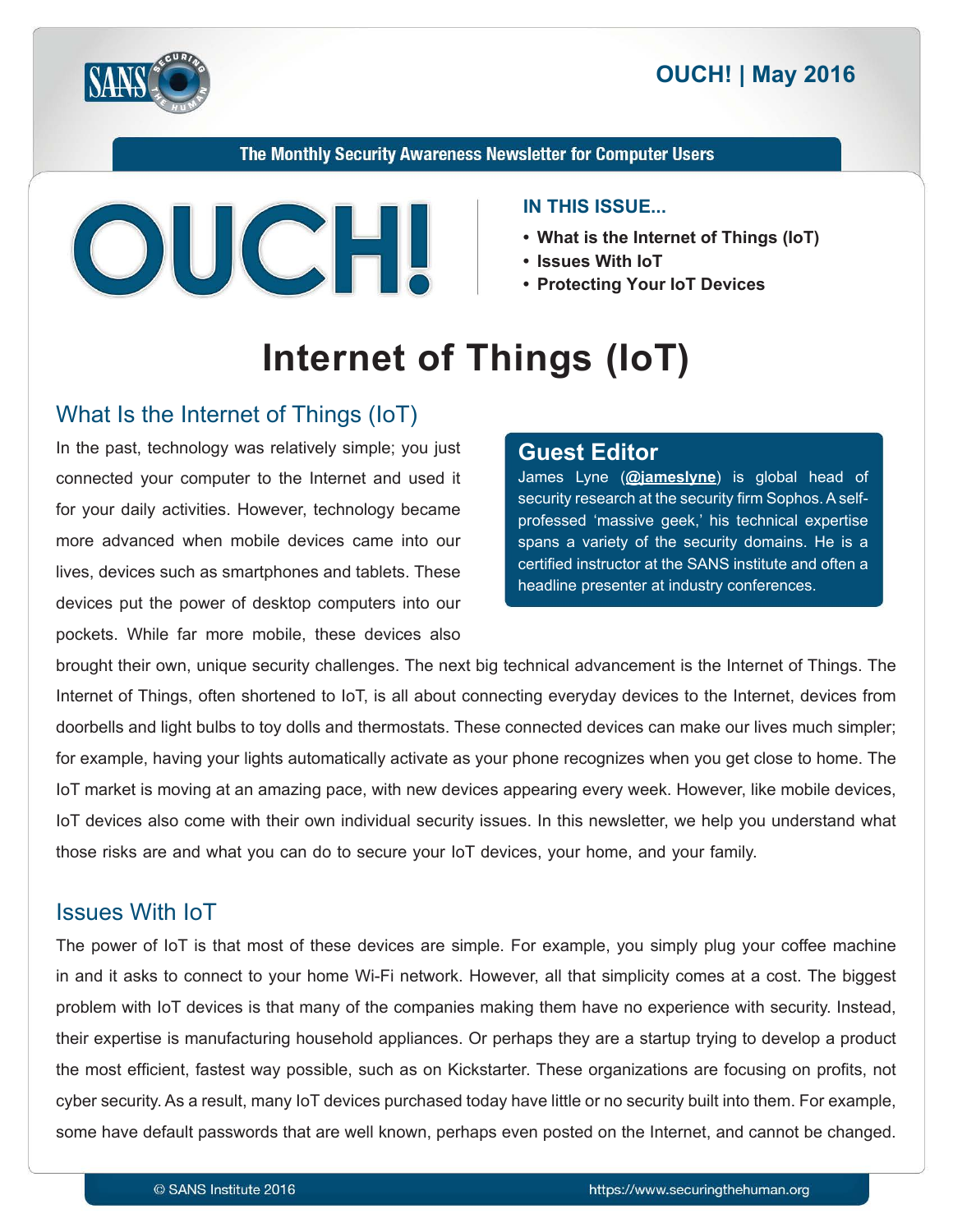## **2016 | OUCH! | May 2016**



#### **Internet of Things (IoT)**

In addition, many of these devices have no option or ability to configure them; you're stuck with whatever was shipped. To make matters worse, many of these devices can be difficult to update or may not even have the capability. As a result, many of the IoT devices you are using can quickly become out of date with known vulnerabilities that cannot be fixed, leaving you permanently vulnerable.

#### **Protecting Your IoT Devices**

So what can you do? We definitely want you to leverage the power of IoT devices securely and effectively. These devices can provide wonderful features that can make your life simpler, help save money, and increase the physical security of your home. In addition, as the technology grows, you may have no choice but to



**Know what IoT devices you have connected** *to your network, isolate them when possible, keep them updated, and protect them with* strong passphrases.

purchase or use IoT devices. Here are some steps you can take to protect your IoT devices and yourself:

- Connect Only What You Need: The simplest way to secure an IoT device is to not connect it to the Internet. If you don't need your device to be online, don't connect it to your Wi-Fi network.
- Separate Wi-Fi network: If you do need your loT devices online, consider creating a separate Wi-Fi network just for them. Many Wi-Fi access points have the ability to create additional networks, such as a Guest network. Another option is to purchase an additional Wi-Fi access point just for loT devices. This keeps your loT devices on an isolated network, where they cannot be used to harm or attack any computer or mobile devices connected to your primary home network (which is still the main interest of cyber criminals).
- Update When Possible: Just like your PC and mobile devices, keep your loT devices up to date. If your IoT device has the option to automatically update, enable that.
- Strong Passwords: Change any passwords on your IoT device to a unique, strong passphrase only you know. Can't remember all of your passphrases? Don't worry, neither can we. Consider using a password manager to securely store all of them.